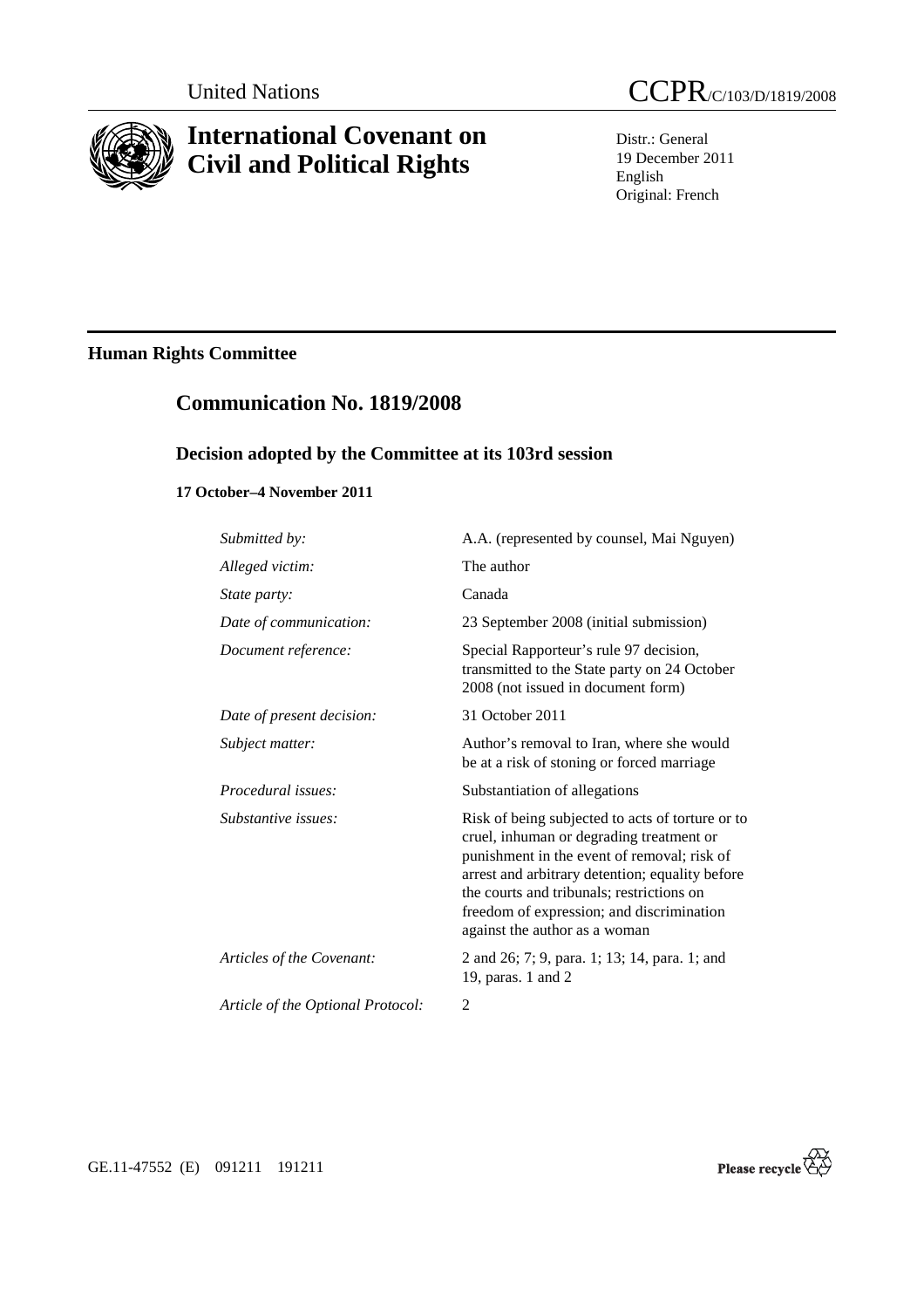## **Annex**

## **Decision of the Human Rights Committee under the Optional Protocol to the International Covenant on Civil and Political Rights (103rd session)**

concerning

### **Communication No. 1819/2008**\*

| Submitted by:          | A.A. (represented by counsel, Mai Nguyen |
|------------------------|------------------------------------------|
| Alleged victim:        | The author                               |
| <i>State party:</i>    | Canada                                   |
| Date of communication: | 23 September 2008 (initial submission)   |

*The Human Rights Committee*, established under article 28 of the International Covenant on Civil and Political Rights,

*Meeting* on 31 October 2011,

*Adopts* the following:

### **Decision on admissibility**

1.1 The author of the communication, dated 23 September 2008, is A.A. She is an Iranian national born in 1973, who alleges she is a victim of violations by Canada of the rights recognized in articles 2 and 26, 7, 9, paragraph 1, 13, 14, paragraph 1, and 19, paragraphs 1 and 2, of the International Covenant on Civil and Political Rights, as well as articles 2 (d), 3, 15 and 16, paragraph 1 (b), of the Convention on the Elimination of All Forms of Discrimination against Women. The Optional Protocol entered into force for the State party on 19 August 1976. The author is represented by Mai Nguyen, member of the Bar of Quebec.

1.2 On 24 October 2008, the Committee, acting through its Special Rapporteur for New Communications, requested the State party not to return the author to the Islamic Republic of Iran while her case was being examined by the Committee.

#### **The facts as submitted by the author**

2.1 The author declares that between September 2003 and February 2004 she conducted a relationship in Iran with a man whom she believed to be divorced but who was in fact married. In March 2004, she was arrested by the Iranian police for conducting an "unlawful relationship" with a married man. She was consequently detained for four days and

<sup>\*</sup> The following members of the Committee took part in the consideration of the present communication: Mr. Abdelfattah Amor, Mr. Lazhari Bouzid, Ms. Christine Chanet, Mr. Ahmad Amin Fathalla, Mr. Cornelis Flinterman, Mr. Yuji Iwasawa, Mr. Rajsoomer Lallah, Ms. Zonke Zanele Majodina, Ms. Iulia Antoanella Motoc, Mr. Gerald L. Neuman, Mr. Michael O'Flaherty, Mr. Rafael Rivas Posada, Mr. Fabian Omar Salvioli, Mr. Krister Thelin and Ms. Margo Waterval.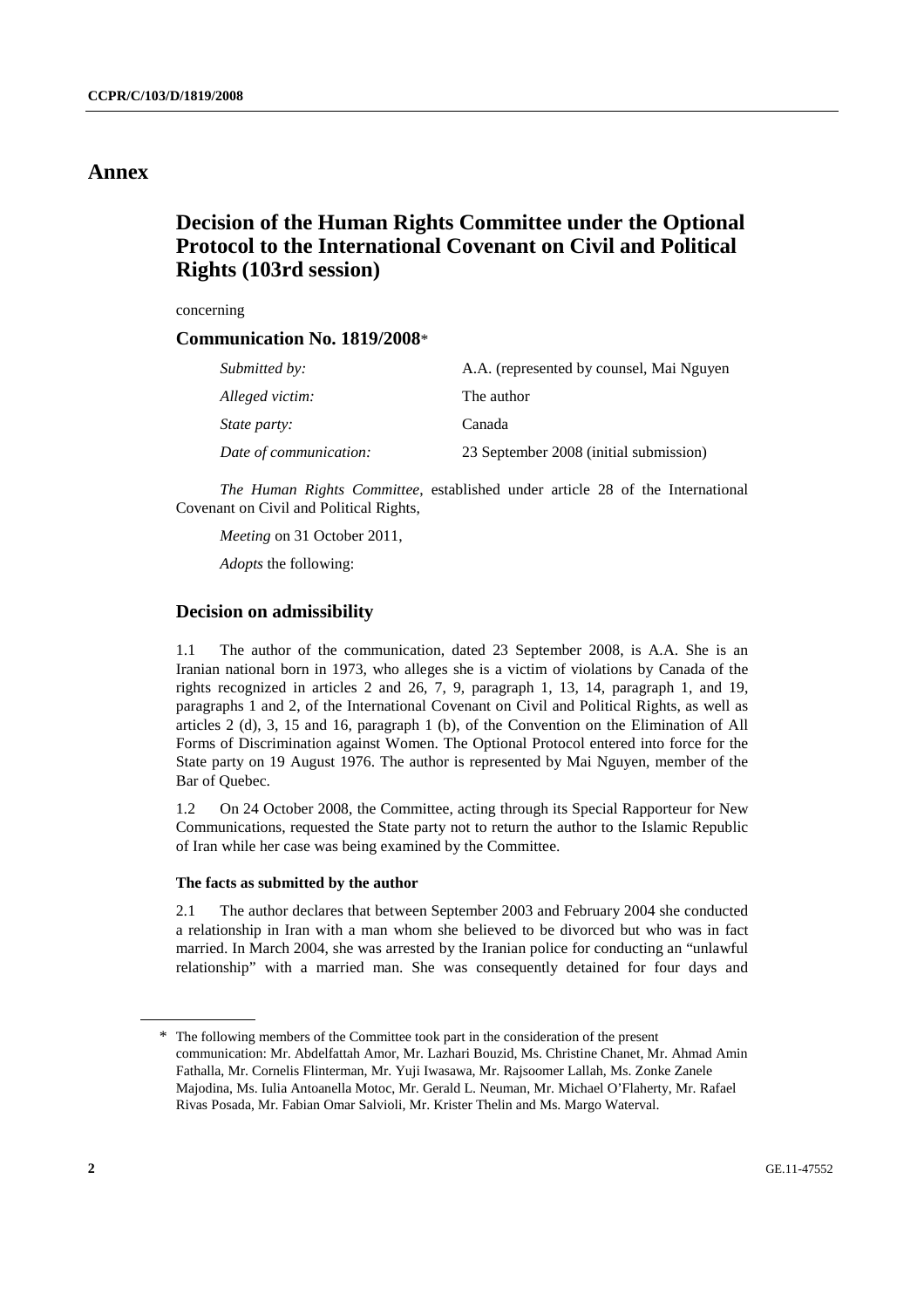subjected to threats of violent punishment, such as stoning, in an attempt to induce her to confess to the aforementioned relationship.

2.2 While she was in detention, the author's father attempted to secure her release by requesting the intervention of her cousin, in view of the latter's position and influence as a high-ranking colonel in the Sepah.<sup>1</sup> In exchange for his intervention, the cousin demanded that the author be given to him in marriage, as his second wife, failing which the proceedings against her would be reopened. The author's father, although opposed to this proposal of forced marriage, led the cousin to believe that he consented in order to secure his daughter's release. Following her cousin's intervention, the author was released after four days' detention.

2.3 In order to avoid a forced marriage to her cousin, the author attempted to obtain a visa to visit Canada, where her sister was living. However, her application was turned down in the summer of 2004. Meanwhile the author's cousin began to exert growing pressure on her and on her family and expressly threatened to reopen criminal proceedings against her if she did not marry him. On 26 May 2005, the author finally succeeded in leaving Iran and travelled to Austria with the help of an individual, to whom she paid a substantial sum of money in return for a visa. In Austria, the author was able to join her brother, who was resident in the country, and two weeks later she filed for refugee status.

2.4 On 28 June, the author's sister, who was resident in Canada, received a telephone call from a man demanding in a threatening tone to know the author's whereabouts. In July 2005, the author's brother received a similar call from a man who said that he worked for the Iranian Embassy in Austria and gave the brother to understand that he was in a position to cause the author harm. In the meantime, the author had also heard from her parents who had stayed in Iran that, on the orders of her cousin, the Iranian security services had been exerting pressure on them to reveal her whereabouts. Her cousin had also told them that he knew where she was and that colleagues of his had been sent to cause her harm.

2.5 The author maintains that, as she no longer felt safe in Austria, she left the country and travelled to Canada on 20 August 2005 on a false passport. Six days after arriving in Canada, she filed for refugee status with the Canadian Immigration and Refugee Board (IRB). On 12 April 2006, IRB rejected the author's application on the grounds that her allegations lacked credibility regarding the existence of her cousin, her supposed delay in leaving Iran and claiming asylum in Canada, and the absence of any document corroborating her asylum applications in Austria and in Canada.

2.6 In May 2006, the author lodged an application with the Federal Court of Canada to authorize a judicial review of the IRB decision, which was rejected on 19 July 2006.

2.7 In December 2006, the author applied to Citizenship and Immigration Canada (CIC) for a Pre-Removal Risk Assessment (PRRA), and on 15 January 2007 this application was also rejected on the grounds that the author's allegations lacked credibility.

2.8 In January 2007, the author submitted an application to CIC for permanent residence on humanitarian grounds. On 6 February 2007, an order was issued for her removal to Iran, which was to take effect on 11 March 2007.

2.9 On 21 February 2007, the author lodged an application with the Federal Court of Canada to authorize a judicial review of the PRRA decision. On 27 February 2007, she also submitted an application to the Federal Court for a stay of removal. On 6 March 2007, the Federal Court agreed to a stay of removal pending a decision on her application for judicial

<sup>&</sup>lt;sup>1</sup> The Sepah or Islamic Revolutionary Guard Corps is a paramilitary organization of the Islamic Republic of Iran which reports directly to the Leader of the Revolution, the Iranian Head of State.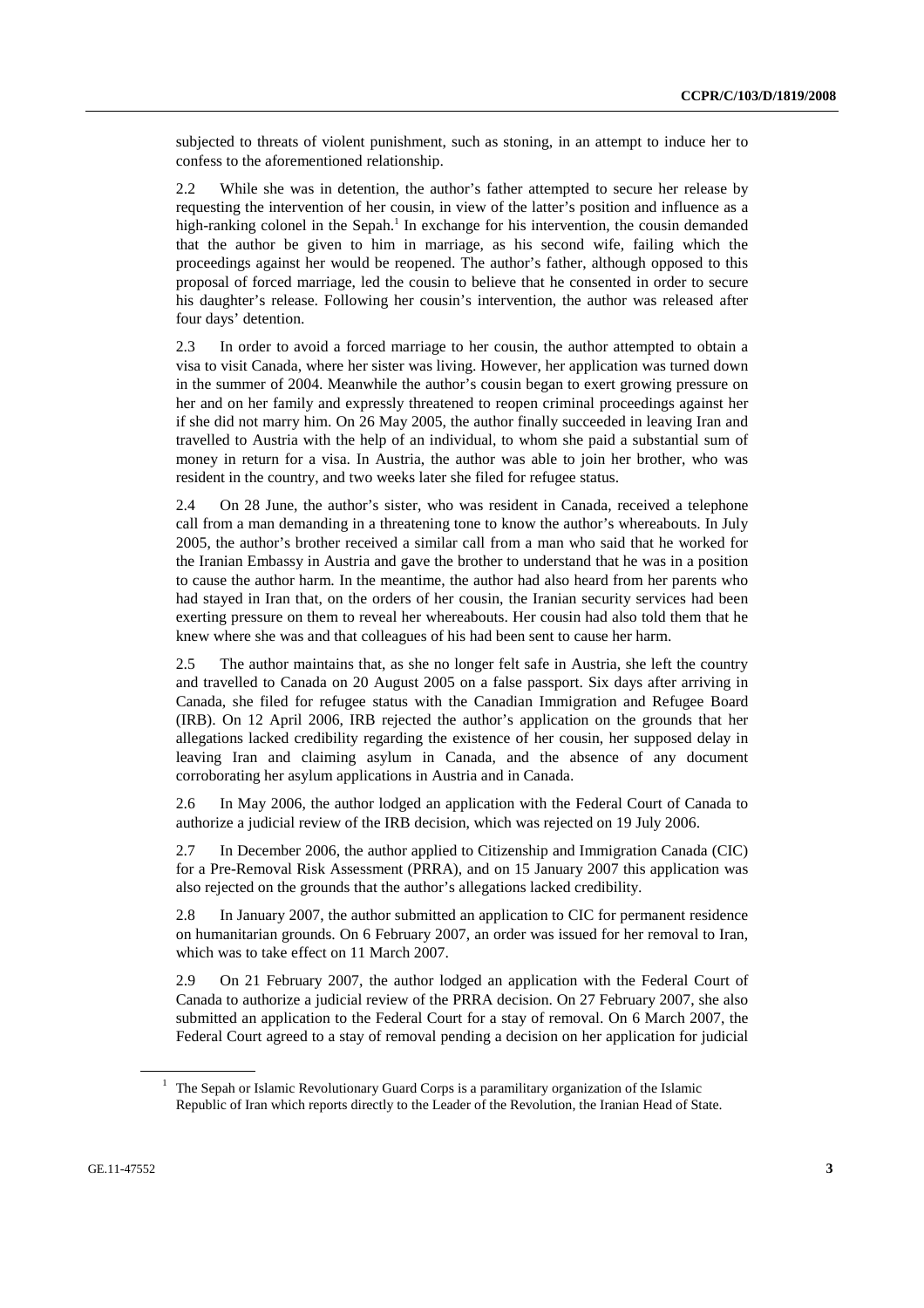review of the PRRA decision. On 27 February 2007, the author also lodged an application with the Federal Court for stay of removal. On 6 March 2007 the Federal Court granted a stay of removal pending its decision on the application for judicial review of the PRRA decision. On 27 June 2007, the Federal Court granted the request for judicial review of the PRRA decision. On 13 December 2007, however, the Court rejected the application for judicial review of the PRRA decision on the merits. According to the author, following that decision the stay of removal ceases to be valid.

2.10 On 20 March 2008, the author asked CIC to have her application for permanent residence on humanitarian grounds examined by a different officer from the one initially assigned, on the grounds that she feared he might be biased because he had already rejected her PRRA request. On 1 and 16 April 2008, CIC informed the author that, despite her objection, the officer in question would remain in charge of examining her application. On 27 June 2008, the author's application for permanent residence on humanitarian grounds was rejected by CIC.

2.11 On 25 July 2008, the author lodged an application with the Federal Court to authorize a judicial review of the decision handed down on her application for permanent residence on humanitarian grounds. This application was rejected on 25 February 2009. In July 2008, the author also lodged a complaint against the decision rendered on her application for permanent residence on humanitarian grounds and submitted a request for intervention to the Minister of Citizenship and Immigration, asking the Minister to use her discretionary powers to have the author granted permanent residence in Canada. On 1 August 2008, the Minister rejected the request to intervene in the author's case. The author was subsequently summoned to appear before the Canada Border Services Agency (CBSA) on 30 September 2008 and ordered to be in possession of a plane ticket and valid travel documents with a view to her return to Iran by 31 October 2008. The author maintains that she has thereby exhausted all available domestic remedies.

2.12 In the meantime, in June 2006, a summons ordering the author to appear in court in Iran on charges of conducting an "unlawful relationship" was allegedly delivered to her parents' home.

2.13 During her stay in Canada, the author joined the Association of Iranian Women in Montreal. According to the author, this organization works to support women of Iranian origin in Montreal, as well as to promote equality and basic rights for women.

#### **The complaint**

3.1 The author maintains that the facts described above reveal a violation by the State party of rights guaranteed under articles 2 and 26; 7; 9, paragraph 1; 13; 14, paragraph 1; and 19, paragraphs 1 and 2, of the Covenant, as well as under articles 2 (d), 3, 15, and 16, paragraph 1 (b), of the Convention on the Elimination of All Forms of Discrimination against Women. The author asserts that if returned to Iran she risks arrest, detention, persecution and torture owing to the outstanding charge against her in that country of conducting an "unlawful relationship" and the threat posed by her cousin. She also cites her activities in Canada within the Association of Iranian Women in Montreal — especially her political opinions, her opposition to the present regime in Iran and her feminist views — as well as her fragile state of health.

3.2 The author contends that the IRB decision of 12 April 2006 to refuse her asylum application is flawed in fact and in law. She draws the Committee's attention to the fact that IRB had not expressed any doubts regarding the fact that she, an unmarried woman, had conducted an unlawful relationship with a married man, and that in Iran the penalties for such conduct may include torture or cruel treatment such as stoning. She adds that sentencing so-called "adulterous" women to death by hanging or stoning, as provided for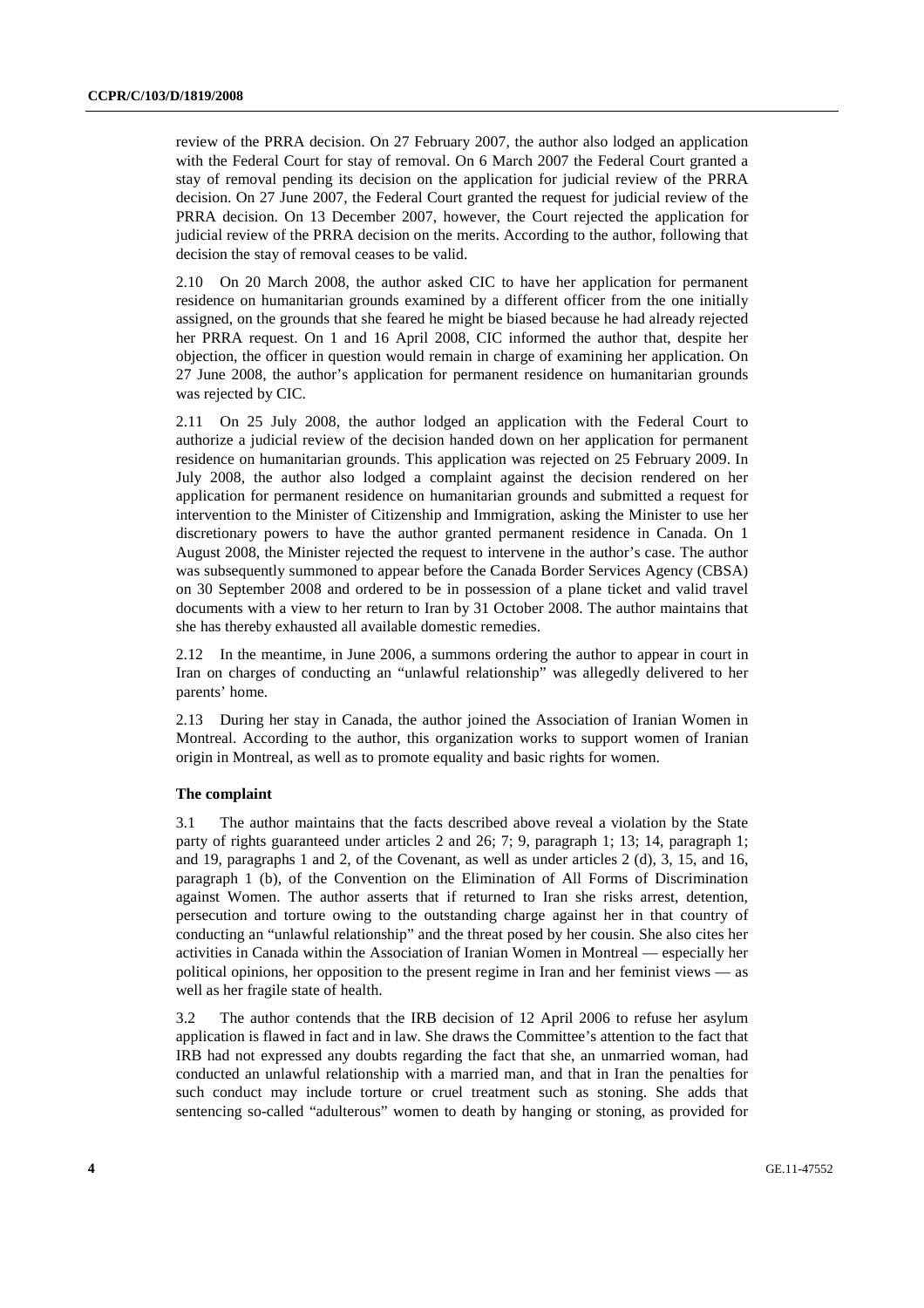under Islamic criminal law, remains a widespread practice in Iran, despite having been repeatedly condemned by independent organizations that monitor the status of women's rights. Such practices are made even worse according to the author by the enforced waiting on death row, which in itself constitutes cruel treatment. The author maintains that the mere fact that she is an Iranian woman exposes her to the risk of being convicted of adultery, and therefore to the form of public chastisement inflicted upon women. According to the author, IRB failed to look into the risks to which, as a woman, she is exposed in the specific circumstances of the case.

3.3 The author points out that as the Iranian authorities monitor the overseas activities of opponents of Islam very closely in other countries, they may easily be aware of the fact that she participates in the activities of the Association of Iranian Women in Montreal, and that this places her at risk of persecution and detention in Iran. According to the author, all political opposition to the regime is severely punished in Iran, where women's rights are violated in many ways, such as stoning, flogging, arbitrary detention for prolonged periods, summary executions, disappearances and the routine use of torture. The author affirms that her political activities in Canada constitute new facts which have arisen subsequently to the IRB decision and which the deciding officer failed to take into account in either the PRRA or the application for permanent residence on humanitarian grounds decisions. The officer in question ruled that the correspondence from the Association of Iranian Women in Montreal that had been submitted in evidence did not prove that the organization was perceived as an opposition group by the Iranian authorities, whereas the said letters expressly stated that the author's participation in the activities of the association raised fears for the author's life in Iran, a country where demands for equality between men and women are deemed a threat to national security. The author is therefore justified in considering that the deciding officer violated her right to equality before the law without any discrimination on the ground of sex (articles 2 and 26 of the Covenant) and her right to freedom of opinion and expression without fear of reprisal (articles 7, 9, paragraph 1, 13 and 19 of the Covenant), in addition to the violation of article 14, paragraph 1, of the Covenant, due to the bias shown by the CIC deciding officer. The author justifies her allegation of bias by the fact that it was that same officer who had refused the applications for both PRRA and permanent residence on humanitarian grounds. The officer was prejudiced against the author and female opponents of the Iranian regime, which had led him to draw unreasonable and biased conclusions that were contrary to the evidence.

3.4 Furthermore, the author considers that the PRRA decision of 15 January 2007 and the Federal Court judgement rejecting her application for judicial review of that decision were handed down without due account being taken of the evidence submitted. Consequently, the PRRA procedure was in violation of her right to be heard before an independent and impartial tribunal. The author adds that neither PRRA requests nor applications for permanent residence on humanitarian grounds are effective remedies. Under the Immigration and Refugee Protection Act, the evidence admissible in PRRA applications was limited to items arising after the rejection of the asylum application. In the application for permanent residence on humanitarian grounds, on the other hand, the decision was taken by a minister on purely humanitarian and not therefore legal grounds.

3.5 Lastly, the author points out that her removal to Iran would entail a severe risk of deterioration of her already fragile state of health. The psychological assessment report of February 2008 certifies that the author suffers from post-traumatic stress, anxiety and depression symptoms due to her arrest in Iran, aggravated by the threat of removal. According to the author, the deciding officer in the case of her application for permanent residence on humanitarian grounds arbitrarily rejected the psychological assessment report, which raises a reasonable suspicion of bias on his part.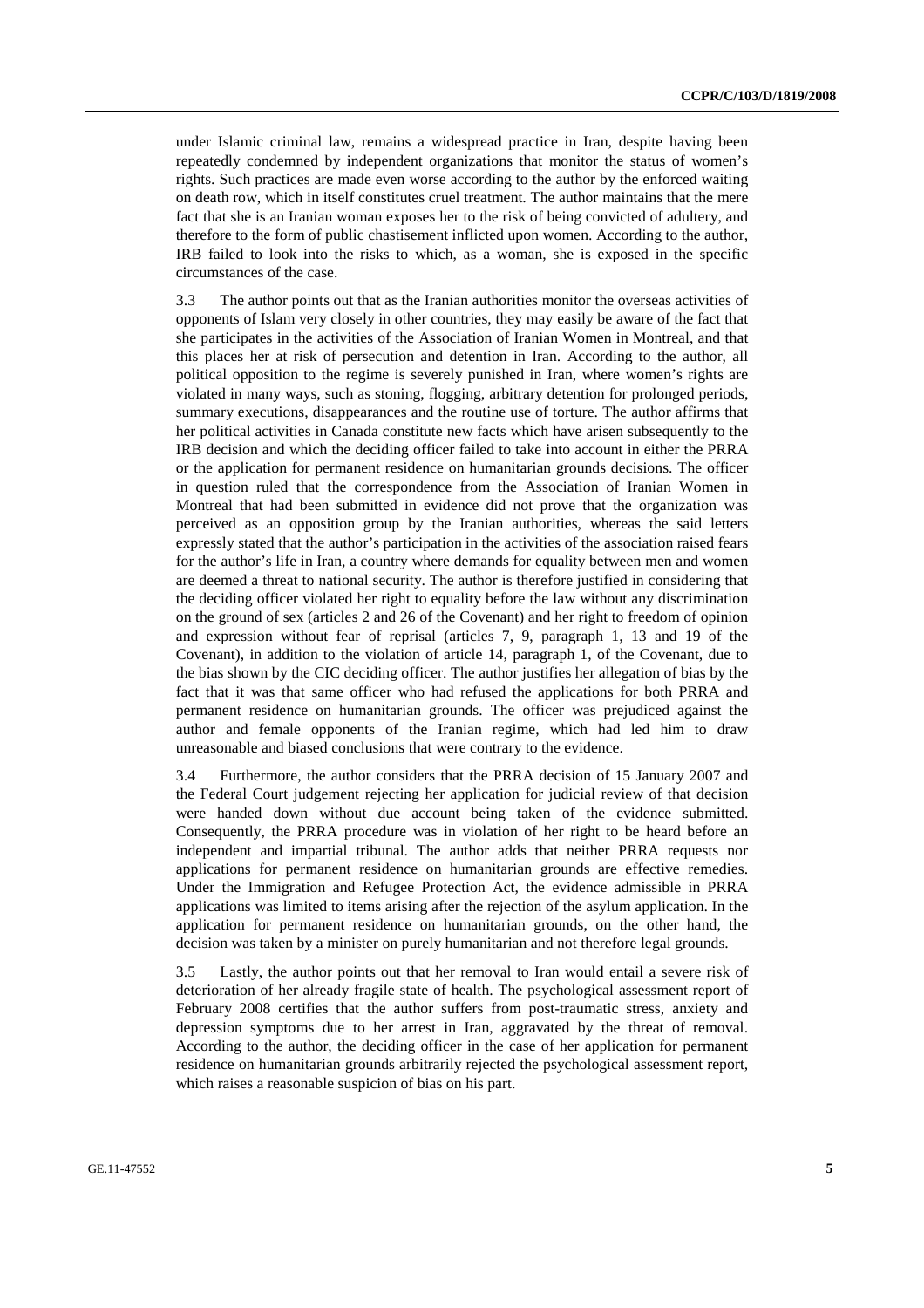#### **State party's observations on admissibility and the merits**

4.1 In a note verbale dated 30 April 2009, the State party argues that it is under no obligation to refrain from returning the author to Iran even if there is a risk of a violation by Iran of the rights referred to in articles 9, 19 and 26 of the Covenant, read in conjunction with article 2. States parties to the Covenant should not be held responsible for violations that do not have the degree of gravity and irrevocability of a violation of articles 6 or 7 of the Covenant. The State party therefore maintains that the allegations of violations of articles 2, 9, 19 and 26 of the Covenant fall outside the Committee's subject-matter jurisdiction, pursuant to article 3 of the Optional Protocol. The State party adds that the author has at all events failed to demonstrate a prima facie violation of the articles in question.

4.2 The State party recalls that article 2 of the Covenant does not establish an independent right to reparation but merely defines the scope of States parties' legal obligations.

4.3 The State party contends that the communication is inadmissible under article 2 of the Optional Protocol with regard to the author's allegation related to article 7 of the Covenant, since the author has failed to demonstrate that she faces a real and personal risk of being tortured or subjected to cruel, inhuman or degrading treatment if returned to Iran. More specifically, the author's allegation that she was facing charges of maintaining an unlawful relationship was not deemed credible and she failed to demonstrate that she had criticized the Iranian regime either before or after leaving the country. Thus the author was unable to provide basic information to corroborate either the existence of her cousin, her arrest in Iran or the charges brought against her, given that it was not possible to verify the authenticity of the photocopy of the summons to appear in court in Iran. Furthermore, the author failed to provide a reasonable explanation for her delay in leaving Iran, despite the fact that she was in possession of a valid passport and an exit visa. The Canadian authorities have ascertained that, in any event, conducting an unlawful relationship in Iran is punishable by flogging, not stoning, which applies only to adultery. However, the author fails to demonstrate that she runs a personal risk of flogging if returned. With regard to the author's activities with the Montreal Association of Iranian Women in Canada, the Canadian authorities have concluded that there is nothing to suggest that the Montreal Association of Iranian Women as a group is opposed to the regime in Iran: rather its objective is to promote the integration and rights of Iranian women in Canada. Moreover, there appears to be no evidence to confirm that the author has taken part in activities opposed to the Iranian regime. The State party concludes that the fact that discrimination and violence against women are widespread in Iran does not mean that the author is personally at risk of being subjected to the treatment or punishment to which article 7 of the Covenant refers. The State party adds that the author holds a university degree, that she held a job in Iran prior to departing and that she has liberal parents who are still living there. According to the State party, there would be nothing to prevent the author from returning to live in Iran.

4.4 With regard to article 13, the State party argues that the author had the opportunity to challenge her expulsion on three occasions: firstly, before IRB (including the opportunity to be heard by IRB members), and then when submitting her PRRA request and her application for permanent residence on humanitarian grounds. The State party points out that the deciding officers dealing with the asylum, PRRA and permanent residence on humanitarian grounds applications considered all the evidence submitted by the author but concluded that the author's allegations lacked credibility.

4.5 The State party recalls that the purpose of the PRRA process is to determine the risks to which a person subject to a removal order is exposed by examining any fresh items of evidence that might substantiate those risks. The State party recalls that the Committee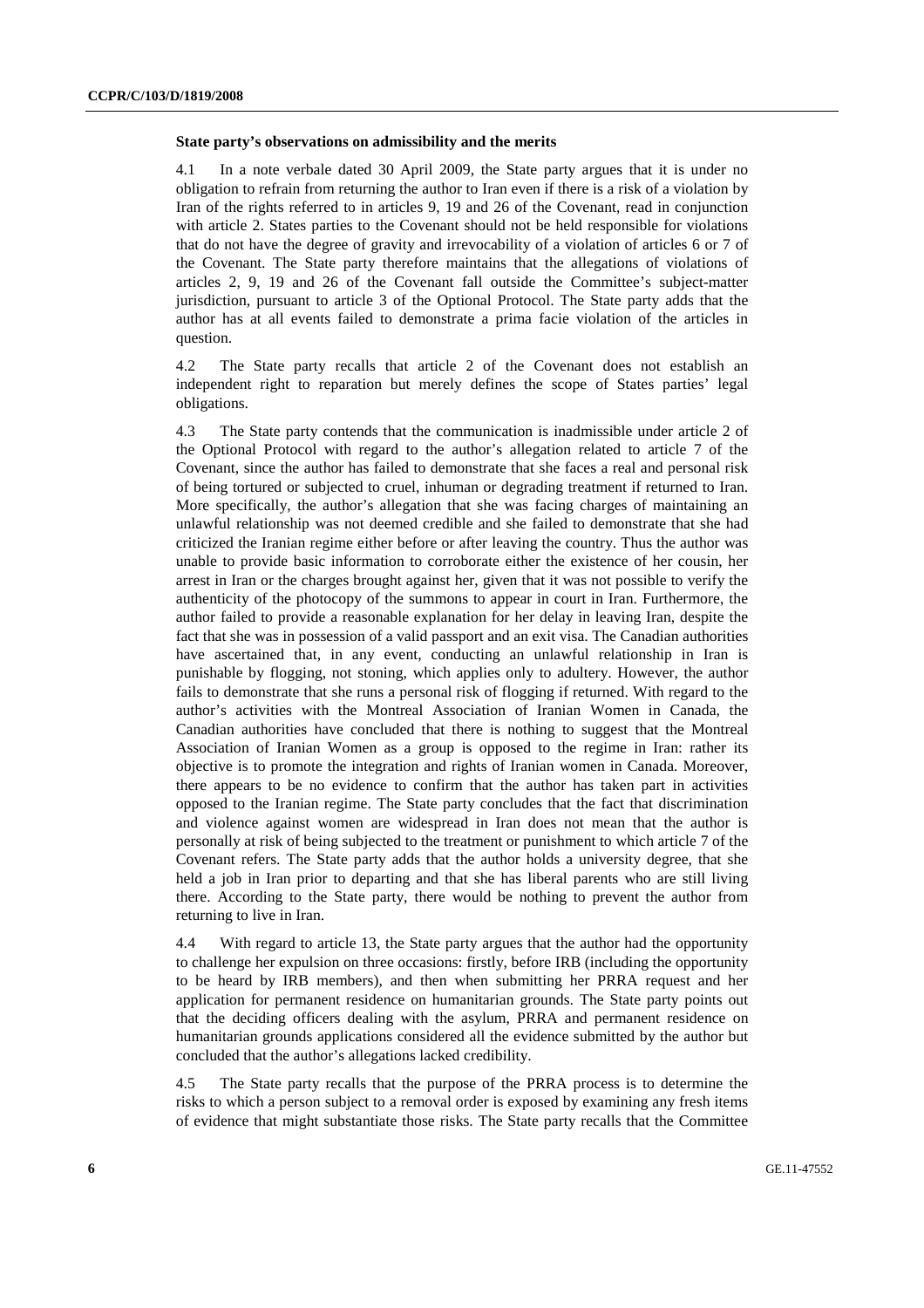has concluded on several occasions that the PRRA process does constitute a useful and effective remedy. In the event, after considering all the items of evidence submitted by the author, the officer dealing with the PRRA application concluded that they did not constitute grounds for refuting the IRB decision.

4.6 The State party points out that it is well established in Canadian case law that the fact that a same officer makes the decisions in both a PRRA and a permanent residence on humanitarian grounds application is not grounds to suspect bias in the treatment of the applications. In the case of the latter application, the officer carefully considered all the evidence, including the items of evidence initially submitted and the documentary evidence regarding the status of women in Iran, and concluded that the author did not face a substantiated risk to her safety and liberty in Iran.

4.7 With regard to the request for leave to apply for judicial review of the IRB decision, the State party points out that, as the Committee against Torture has recognized, $2$  this remedy is not a mere formality, since the Court looks at the substance of a case so long as the applicant can show that the case is defendable, which the author has not succeeded in doing. The State party maintains that the author is seeking to obtain a review of the Canadian authorities' decisions; however, unless decisions handed down in domestic courts are patently unreasonable, it is not for the Committee to review them. The State party concludes that the author's complaint under article 13 is inadmissible under article 2 of the Optional Protocol, given the absence of a prima facie violation.

4.8 According to the State party, the communication is inadmissible under article 2 and article 3 of the Optional Protocol with respect to article 14 of the Covenant, since it is not the latter article, but article 13, which applies to proceedings involving the removal of an alien, besides which the author fails to establish a prima facie violation.

4.9 With regard to the alleged violations of the provisions of the Convention on the Elimination of All Forms of Discrimination against Women, the State party points out that the Committee is not competent to rule on such violations.

4.10 For all the reasons set out above, the State party requests that the Committee find the communication inadmissible and, subsidiarily, unfounded.

### **Author's comments on the State party's observations**

5.1 The author commented on the State party's observations on 21 September 2009. She notes firstly that the deportation officer instructed her to go to the Iranian Embassy in Canada to request travel documents, despite her justifiable fears for her safety if she appeared at the Embassy in person.

5.2 The author affirms that she is not asking the Committee to act as a fourth jurisdiction to review the facts and evidence. Rather, she is challenging the serious irregularities that were committed in her case due to manifest errors, abuse of process and bias on the part of the deciding officers.

5.3 The author recalls that Canadian case law expressly establishes that asylum-seekers benefit from a presumption of credibility, which is rebuttable only if there are reasons to doubt it. According to that case law, IRB should not cite a lack of corroborating evidence as grounds to conclude that the allegations of an asylum-seeker are not credible. The author adds that the request for authorization to apply for judicial review of the decision not to

<sup>2</sup> The State party cites the decisions of the Committee against Torture in *T.A. v. Canada*, communication No. 273/2005, decision of 15 May 2006, para. 6.3; and *L.Z.B. v. Canada*, communication No. 304/2006, para. 6.6.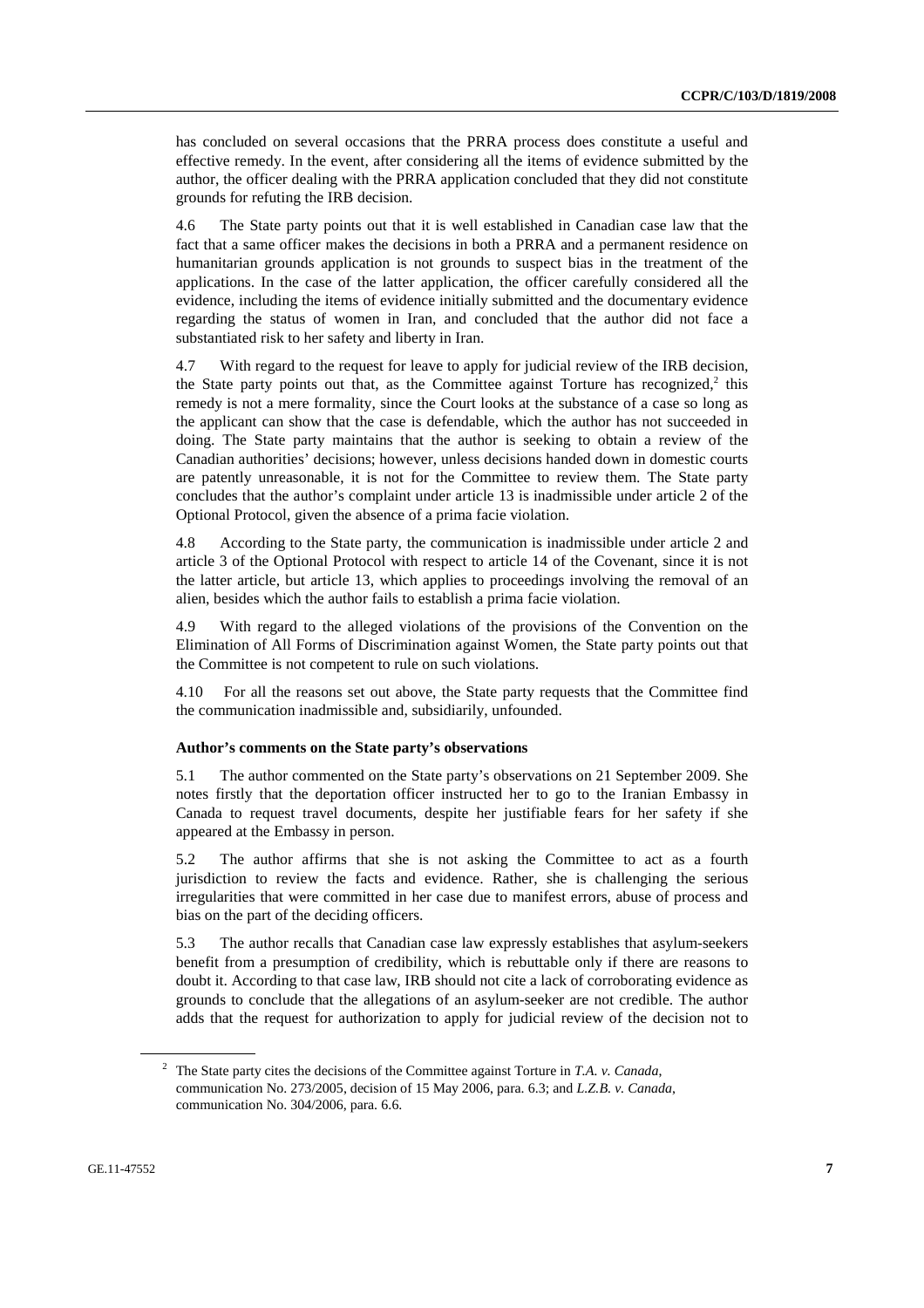grant her permanent residence on humanitarian grounds, handed down on 27 June 2008, was rejected by the Federal Court without reasons. She contends that the officer considering the request for PRRA is not bound by the IRB conclusions regarding credibility and can re-examine the entire file, which was not done in the case in hand.

#### **Additional observations by the State party**

6.1 On 17 September 2010, the State party informed the Committee that it had undertaken additional research through the Canadian Embassy in Iran to verify the authenticity of the photocopy of the Iranian court summons submitted by the author, and it turns out that there is no section 14 within the region 2 court in Fardis, to which, according to the document, the author had been summoned to appear, nor was there one in 2006 when the summons was issued. This finding corroborates the conclusions reached by CIC, namely that its research showed that in criminal proceedings in Iran summons are never addressed to a family but only to the individual concerned. CIC research also showed that if a person summoned does not appear in court on the specified date the court may pass sentence in absentia.

6.2 The State party points out that it agreed not to remove the author while her case was being considered by the Committee and that no attempt was made to induce her to visit the Iranian Embassy to request travel documents.

6.3 The State party reiterates its initial reservations regarding the admissibility and merits of the communication.

#### **Issues and proceedings before the Committee**

#### *Consideration of admissibility*

7.1 Before considering a complaint contained in a communication, the Human Rights Committee must, in accordance with rule 93 of its rules of procedure, decide whether or not the communication is admissible under the Optional Protocol to the Covenant on Civil and Political Rights.

7.2 The Committee has ascertained that the same matter is not being examined under another procedure of international investigation or settlement and that all available domestic remedies have been exhausted. Accordingly, the Committee considers that the requirements of article 5, paragraphs 2 (a) and (b), of the Optional Protocol are met.

7.3 The Committee must decline jurisdiction with regard to the author's submission under the Convention on the Elimination of All Forms of Discrimination against Women and finds it inadmissible under article 3 of the Optional Protocol.

7.4 With regard to the alleged violation of article 2 of the Covenant, the Committee takes note of the State party's argument that this allegation is inadmissible since article 2 may not be invoked independently. In this case, the Committee is of the view that the alleged violations which relate solely to article 2 of the Covenant are inadmissible under article 2 of the Optional Protocol. However, it notes that the author invoked this article in relation to article 26 and will therefore consider the alleged violation of article 2 read in conjunction with article 26.

7.5 The Committee notes that the author submits she is a victim of a violation of article 26 owing to the alleged discrimination she was subjected to as a woman during asylum proceedings, but without substantiating this allegation. She has failed to show in what way the process used to determine whether or not she was eligible for refugee status was discriminatory due to the fact that she was a woman. The Committee is therefore of the opinion that the allegation is inadmissible under article 2 of the Optional Protocol.